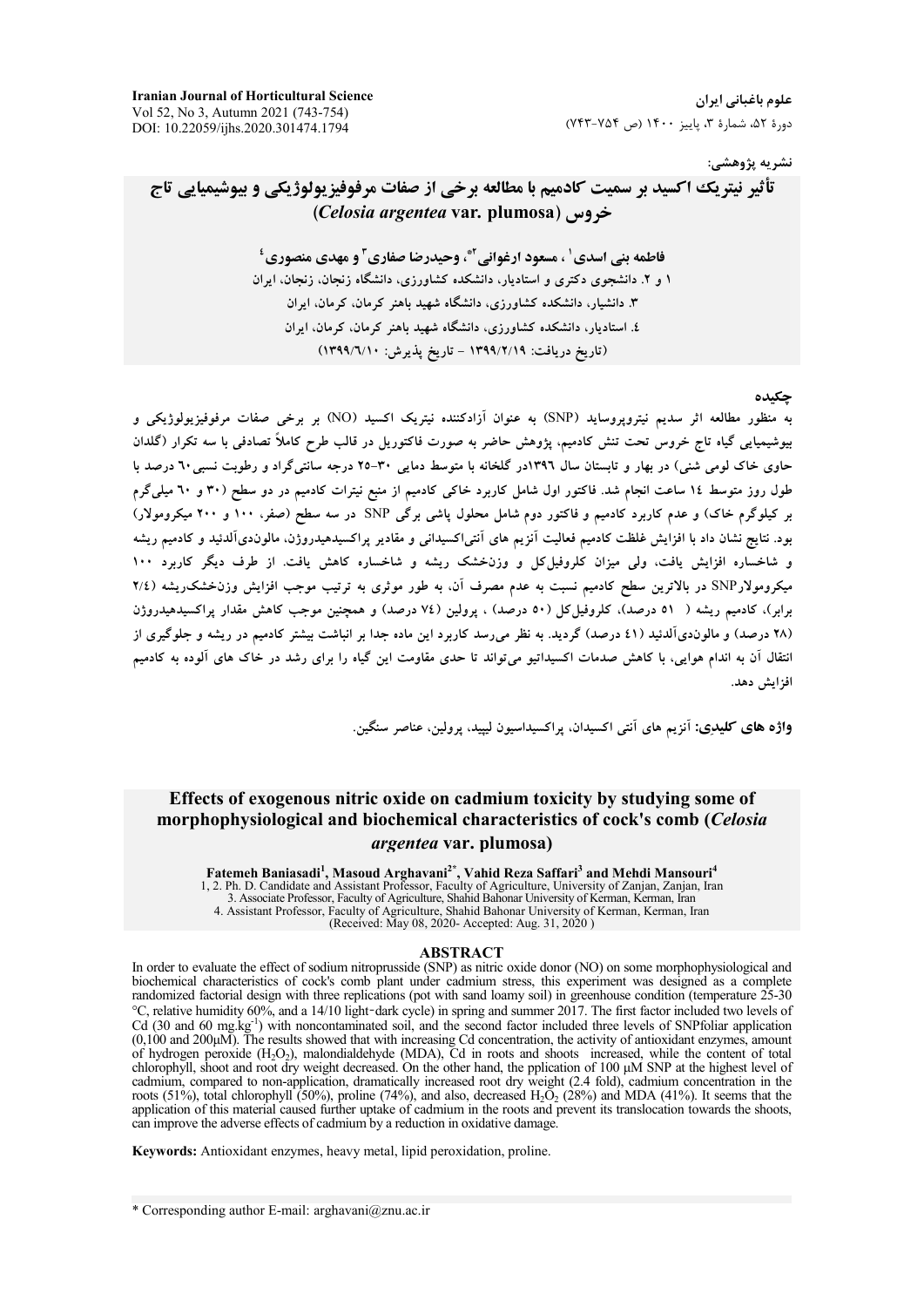می شوند. از سوی دیگر پرورش این گیاهان در فضای سبز شهری می تواند سودمند باشد چرا که این گیاهان وارد زنجیره غذایی انسان نمیشوند و میتواند در پالایش خاکهای آلوده این مناطق مورد استفاده قرارگیرند (Nakbanpote et al., 2016). از سوی دیگرگزارشهای متنوعی نشان دادهاند که گیاه زینتی تاج خروس متعلق خانواده آمارانتاسه (Amaranthaceae) توانایی خوبی برای استخراج کادمیم در خاکهای آلوده دارد ( Golchin بنابراين به نظر مى رسد *(et al.,* 2019; Liu *et al.,* 2018 این گیاه می تواند گزینه مناسبی برای مطالعه پالایش آلودگی در محیطهای آلوده باشد.

كادميم بيش از حد در روابط أبي گياه، متابوليسم یون، جذب مواد معدنی و سایر فراینده های متابولیکی اختلال ایجاد کرده و منجر به تنش اکسیداتیو، آسیب به غشای سلولی، تخریب DNA و پروتئینها و در نهایت موجب مرگ گیاه میگردد (Shanying et al., 2017). گیاهان روشهای متنوعی را برای مهار کردن سمیت کادمیم به کار میگیرند که شامل کاهش انتقال به اندام های حساس، انتقال کادمیم به غشای دیواره سلولی، کلات کادمیم با ملاتیونین و فایتوکلاتها، نگهداری کادمیم در واکوئل و فعال کردن آنزیمهای آنتی|کسیدانی میباشد (Lin & Aarts, 2012). گزارش شده است که برخی از محرکهای زیستی میتواند مکانیسمهای فوق را با افزایش زیستتوده گیاه و افزایش سیستم جذب و انتقال عناصر سنگین در گیاهان تقویت کنند. بنابراین ییدا کردن تنظیم کنندهای که توانایی پالایش گیاه را بهبود ببخشید بسیار مهم است. بسیاری از مطالعات نشان دادهاند نیتریک اکسید (NO) یک مولکول گازی است که می تواند با مولکولهای مختلف زیستی از جمله لیپیدها، نوكلئيكها و پروتئينها واكنش نشان دهد ( Leterrier et al., 2012). همچنین این ماده در فرایندهای فیزیولوژیکی مختلف گیاهان نقش دارد و پاسخ دفاعی در زمان تنش را در گیاهان افزایش میدهد. بنابراین ممکن است این ترکیبات طبیعی در تنظیم پتانسیل گیاهپالایی گیاهان به کار برده شوند. این مولکول در فرایندهای متنوعی در واکنشهای سازگاری گیاه تحت تنش کادمیم دخالت دارد. برای مثال کاربرد سدیم نيتروپروسايد (SNP) به عنوان آزاد كننده NO در گياه

#### مقدمه

امروزه به دلیل فعالیتهای انسانی و توسعه روز افزون صنعت، آلودگی محیط زیست با فلزات سنگین به طور قابل توجهی افزایش یافته است که نه تنها منجر به اختلال جدی در اکوسیستم شده بلکه بخش کشاورزی را هم تحت تأثير قرار داده است (Beata et al., 2018). کادمیم یکی از رایجترین فلزات سنگین است که به صورت گسترده در همه خاکهای جهان وجود دارد و از طريق فعاليتهاى صنعتى مانند حفر معادن، ذوب فلزات، استفاده گسترده از علفکشها و کودهای شیمیایی تولید می شود. همچنین به دلیل کاربرد وسایل الکترونیکی متعدد در شهرها و برگشت پسماند این وسایل به زبالهها، آلودگی کادمیم در محیط کشت فضای سبز شهری نیز افزایش یافته است. آنچنان که در سال های اخیر انتشار کادمیم به دلیل فعالیتهای انسانی حدود ۸۰۰۰ تا ۱۰۰۰۰ تن در سال بوده که به یک مشکل اساسی تبدیل شده است. این عنصر به راحتی توسط گیاه جذب و انباشته و در نهایت وارد زنجیره غذایی حیوان و انسان شده و تهدیدی جدی برای همه موجودات زنده است (Huang et al., 2020). بنابراین استفاده از روش های مناسب برای پالایش کادمیم از خاک برای حفظ سلامتی انسان ضروری است. یکی از روشهای مقرون به صرفه جهت پالایش کادمیم، استفاده از تکنولوژی سبز گیاهپالایی است که در این روش از گیاهان خاص به عنوان انباشتگر برای جذب آلودگی آب و خاک استفاده Cunningham & David, 1996; Verbruggen ) می شود et al., 2013). از سوی دیگر انتخاب گیاه مناسب که قابلیت تجمع بالایی دارد از اهمیت بسیاری برخوردار است، اما تعدادکمی ازگیاهان به عنوان گیاهان بیش انباشتگر (Hyperaccumulator) نامیده شدهاند چرا که قادر به تجمع مقادیر بالایی ازکادمیم (حدود ١٠٠ میلی گرم بر کیلوگرم وزن خشک) در اندامهای هوایی خود بدون هيچ گونه علائمي از سميت ميباشند (Verbruggen et al, 2013). با توجه به اینکه اکثر گیاهان تجمعدهنده کادمیم رشد و زیستتوده کمی دارند برخی از محققان تمرکزشان بر گیاهان زینتی است زیرا علاوه بر انباشت زیاد این عنصر در اندامهای خود، زیستتوده زیادی تولید میکنند و به راحتی تکثیر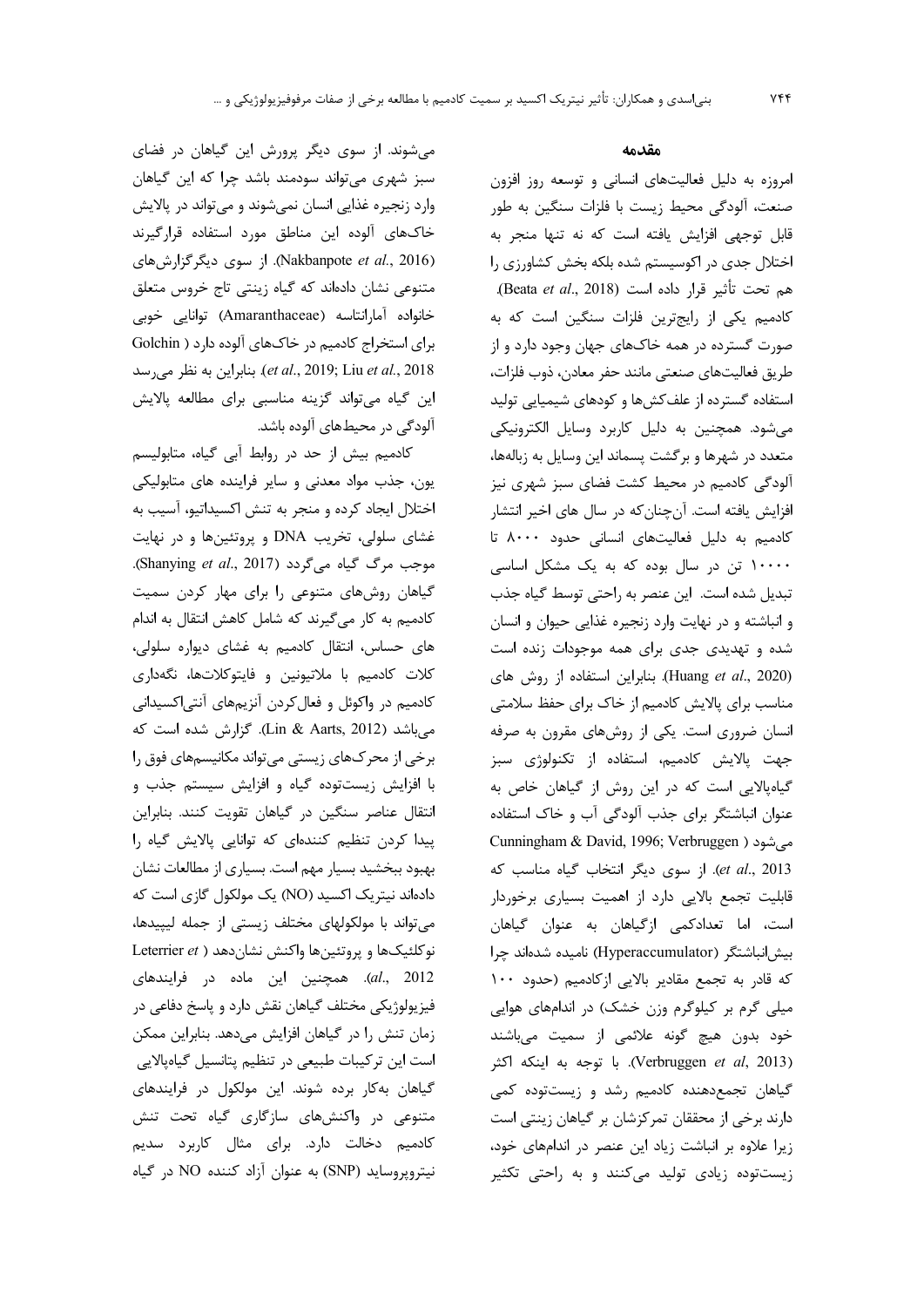مزرعه دانشگاه شهید باهنر کرمان که توسط فلزات سنگین آلوده نشده بود تهیه و برخی ازخصوصیات فیزیکی و شیمیایی خاک شامل بافت به روش هیدرومتری، ماده آلی به روش اکسایش مرطوب، pH در گل اشباع بهوسیله pH متر، قابلیت هدایت الكتريكي در عصاره اشباع بهوسيله هدايتسنج الکتریکی جنوی مدل ۴۵۱۰ و برخی از عناصر مهم چون فسفر، پتاسیم، کلسیم، منیزیم، آهن، روی، مس و منگنز اندازهگیری شد. همچنین مقدار کادمیم خاک با استفاده از محلول DTPA اندازهگیری شد ( Lindsay & Norvell, 1978)، كه نتايج أن در جدول ۱ نشان داده شده است و بیان کننده وضعیت عادی خاک از نظر عناصر غذایی می باشد. این آزمایش به صورت فاکتوریل در قالب طرح آماری کاملاً تصادفی و در سه تکرار در سال۱۳۹۶درگلخانههای تحقیقاتی دانشگاه شهید باهنر کرمان با متوسط دمایی ۳۰-۲۵ درجه سانتیگراد و رطوبت نسبی ۶۰ درصد با طول روز متوسط ١۴ ساعت (شدت نور طبیعی ٨٠٠ میکروفوتون بر سانتی متر مربع بر ثانیه) انجام گرفت. فاكتور اول شامل كاربرد خاكي كادميم از منبع نيترات کادمیم با دو سطح (۳۰ و ۶۰ میلی گرم بر کیلوگرم خاک) و عدم کاربرد کادمیم و فاکتور دوم شامل محلول پاشی برگی سدیم نیتروپروساید (SNP) در دو سطح (۱۰۰ و ۲۰۰ میکرومولار) و شاهد بود. سطوح مختلف كادميم بر اساس پيش آزمايش انجام گرفته انتخاب گرديدند. قبل از انجام آزمايش، خاکها با سطوح مختلف كادميم ألوده گرديدند. نحوه ألوده سازی خاک به این صورت بود که ابتدا هر کیلوگرم خاک با سطوح مختلف از محلول نیترات کادمیم کاملا آغشته و سپس برای هر تیمار ۳ کیلوگرم خاک در نظر گرفته شد که صورت جداگانه بسته بندی و به مدت یک ماه نگهداری شدند (Bi et al., 2019). در طول این مدت جهت حفظ تعادل شیمیایی خاک با کادمیم، رطوبت خاک در حد رطوبت ظرفیت زراعی حفظ گردید. سپس بذر گل تاج خروس ( Celosia argentea var. plumosa) از شركت پاكان بذر اصفهان تهيه و به مدت ١۵ دقيقه با هيپوكلريت سديم ۵ درصد ضدعفونی شدند و پس از شستشو با آب مقطر

تنش اکسیداتیو را در گیاهان گوجه فرنگی، بادام زمینی و شبدر سفید کاهش داده است ( Ahmad et al.,2017; ) Dong et al., 2019; Liu et al., 2015). اين گزارش ها اهمیت کاربرد خارجی آزاد کننده های NO را در محافظت در برابر اثر مضر کادمیم نشان میدهد و مکانیسمهایی را نشان میدهد که کاربرد خارجی آزاد کنندههای NO به گیاهان در برابر تنش کادمیم کمک می کند (Sharma et al., 2020). یکی از مکانیسمهای این ماده دخالت در افزایش فعالیت سیستم آنتی اکسیدانی با مهار مستقیم ROS تولید شده توسط تنش کادمیم و تأثیرگذاری بر اجزای دیواره ریشه می باشد. برخلاف آن، گزارش شده است که مقدار زیاد NO می تواند با با  $O_2$  ترکیب شود و رادیکال پراکسید نيتريت را تشكيل دهد (ONOO) وباعث تخريب لیییدها، پروتئینها و اسیدهای نوکلئیک شود (Leterrier et al., 2012). این ماده هم میتواند نقش حفاظتی و هم سمیتی داشته باشد که بستگی به غلظت Chen et al., ) در سلول گیاه دارد 2018). بنابراين كاربرد غلظت بهينه آن در انجام آزمایش از اهمیت بالایی برخوردار است. با توجه به اینکه در کشور ایران به ویژه استان کرمان معادن مس متعدد (معدن مس سرچشمه و معدن مس میدوک) وجود دارد و عموما آلودگی کادمیم در خاک های اطراف این معادن قابل توجه است بنابراین بررسی گیاهانی که قابلیت زیست پالایی دارند در شرایط کنترل شده جهت کاربرد در این مناطق میتواند مفید باشد. از طرف دیگر تاکنون تأثیر NO بر مقاومت و کارایی پالایش این گیاه بررسی نشده است، لذا هدف از این تحقیق، علاوه بر مطالعه توانایی گیاه پالایی گیاه تاج خروس، ارزیابی تأثیر سدیم نیترو پروساید به همراه تنش کادمیم بر رشد و برخی از صفات مرفوفیزیولوژیکی و بیوشیمیایی این گیاه بود. مسلما نتایج حاصل از این پژوهش می تواند زمینه ای برای مدیریت پالایشگری با استفاده از گیاهان جهت کشت وكار در اين مناطق باشد.

#### مواد و روشها

برای انجام این پژوهش ابتدا نمونه خاک لومی شنی از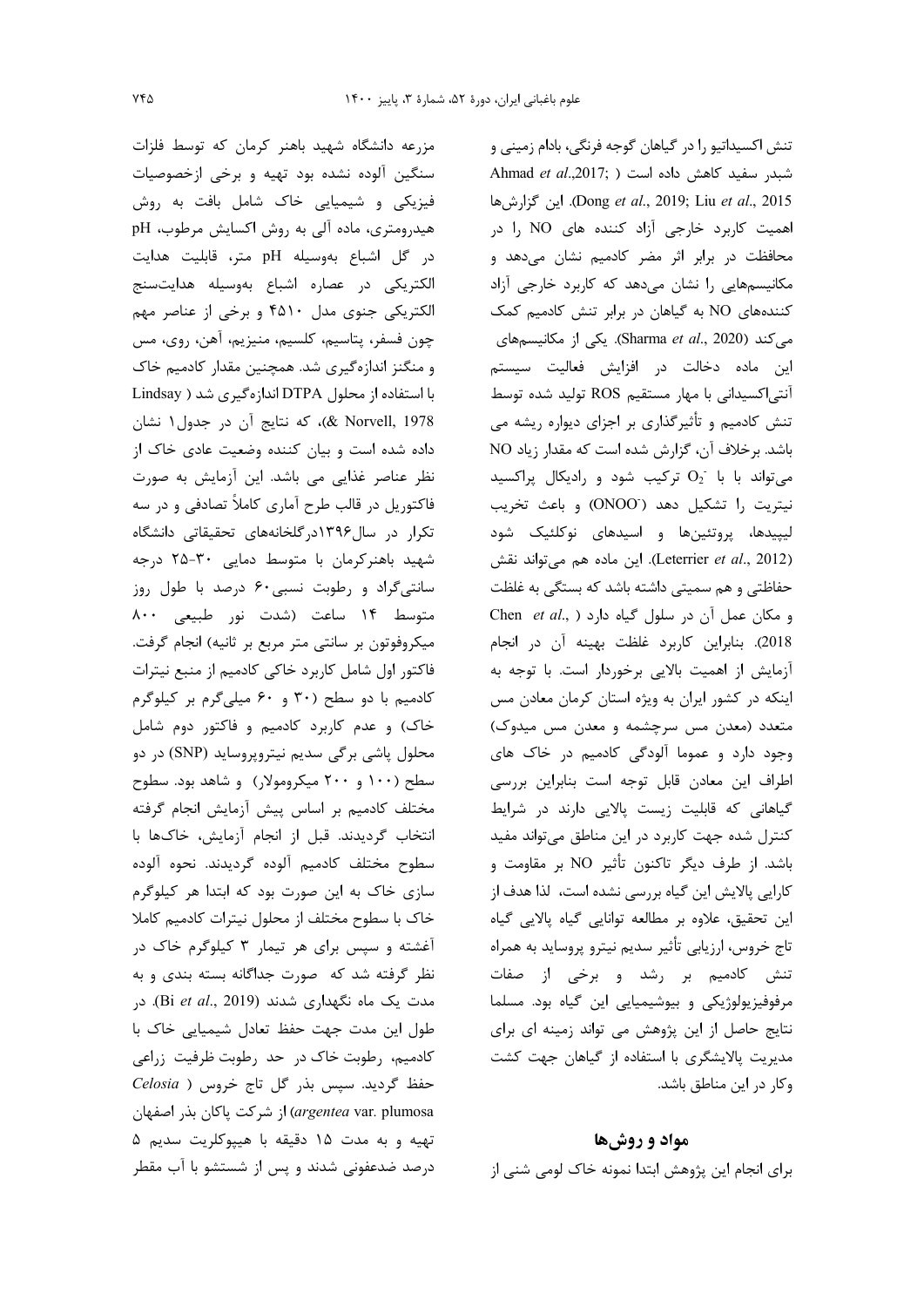(1973) استفاده شد و عصاره گیری با استفاده از از سولفوسالیسیلیک ۳ و اسید ناین هیدرین انجام و میزان جذب در طول موج ۵۲۰ نانومتر قرائت گردید. جهت تعیین مقدار مالوندی آلدئید از روش Heath & Packer (1968) از ترى كلرواستيك اسید (TCA) یک درصد و محلول ۲۰ TCA درصد حاوی ۰/۵ درصد تیوباربیتیوریک اسید (TBA) برای عصارهگیری استفاده شد. میزان جذب در طول موج ۵۳۲ و ۶۰۰ نانومتر قرائت گردید و ضریب خاموشی معادل  $\mathrm{mM}^{\text{-1}}$ cm ۱۵۵ بود. همچنین برای سنجش میزان پراکسید هیدروژن با استفاده از روش .Velikova et al (2000) وبا كاربرد ترى كلرواستيك اسيد ٠/١ درصد، فسفات پتاسيم ١٠ میکرومولار pH=۷ و یدید پتاسیم (KI) یک مولار، میزان جذب در طول موج ۳۹۰ نانومتر قرائت گردید. برای تهیه عصاره آنزیمی بافت برگ از بافر پتاسیم فسفات ۵۰ میکرومولار (pH=۷) که حاوی پلی وینیل پیرولیدین (PVP) یک درصد، فنیل متان سولفونیل فلورید (PMSF) یک میلی مولار و EDTA یک میلی مولار بود، استفاده شد. برای اندازه گیری میزان فعاليت آنزيم كاتالاز، پس از تهيه عصاره آنزيمي، بافر يتاسيم فسفات ۵۰ ميكرومولار (pH=۷) و براكسيد هیدروژن ۳ درصد به آن اضافه و میزان  $\mathrm{H_{2}O_{2}}$  موجود در مخلوط واكنش در ۲۴۰ نانومتر پس از ۳ دقیقه با  $mM^{-1}cm^{-1}$  استفاده از ضریب خاموشی معادل ۲۹/۴محاسبه گردید (Aebi, 1984). همچنین، برای اندازه گیری میزان فعالیت آنزیم پراکسیداز، آب اکسیژنه ۵ میلیمولار و پیروگالل ۱۰ میلیمولار به عصاره آنزیمی اضافه و میزان جذب تتراگایاکول (حاصل از اکسید شدن گایاکول) در ۴۷۰ نانومتر در لحظه شروع واكنش پس از اضافه نمودن عصاره آنزیمی و پس از یک دقیقه خوانده شد. با استفاده از تغييرات جذب دريك دقيقه وضريب خاموشى mM د ۲۵/۵<sup>-۱</sup>cm<sup>-1</sup> مقدار تتراگایاکول تشکیل شده محاسبه گردید (Plewa *et al.*, 1991).

در گلدانهای نشا کشت شدند. هنگامی که نهالها به مرحله چهار برگ رسیدند، نهالهای یکنواخت به داخل گلدانهایی با مقدار ۳ کیلوگرم خاک حاوی نمونه های خاک آلوده با غلظتهای مختلف کادمیم و شاهد منتقل شدند (هر گلدان حاوی یک نشا). تمام گلدانها در حدود ۷۰ درصد از ظرفیت زراعی در طول دوره رشد گیاهان، سیراب شدند. چهارده روز پس از انتقال نهالها به گلدان، سطح برگ کل گیاهان با استفاده از سم پاش دستی با غلظتهای مورد نظر SNP محلول پاشی شدند. مقدار SNP به کار برده شده ۲۰ میلی لیتر برای هر گیاه بود و این تیمارها در فواصل ده روز دو بار دیگر نیز تکرار شدند. پانزده روز بعد ازآخرین محلولپاشیSNP نمونه برگی برای اندازهگیری صفات بیوشیمیایی چون کلروفیل، پرولین، پراکسیداسیون لیپیدها و فعالیت آنزیمهای آنتی|کسیدانی برداشت شدند. سپس۲۰ روز پس از انتقال نهالها به گلدان، گیاهان برداشت شدند و با آب مقطر استریل شستشو داده، سپس به ریشه و شاخساره تقسیم شدند و وزن خشک آنها محاسبه گردید. همچنین در پایان آزمایش به منظور تعیین مقدار کادمیم در ریشه و شاخساره ها، ابتدا خاکستر موادگیاهی در دمای۵۵۰ درجه سانتی گراد تهیه و پس از عصارهگیری با هیدروکلریک اسید یک نرمال، غلظت كادميم توسط دستگاه جذب اتمى SpectrAA.220 شركت Varian اندازهگيري شد (Emami, 1996). مقدار کادمیم شاخساره و ریشه بر اساس وزنخشک استفاده شده جهت عصارهگیری بر حسب میلیگرم بر کیلوگرم گزارش شدند.

برای سنجش و اندازهگیری کلروفیل کل با استفاده از روش Lichtenthaler (1987) وبرای عصاره گیری از استون ۸۰ درصد استفاده شد و میزان جذب در طول موج ۴۷۰ و ۶۶۳ نانومتر با استفاده از دستگاه اسیکتروفتومتری UV-VSI مدل Cary50 قرائت گردید. جهت اندازهگیری میزان پرولین برگ از روش توضیح داده شده توسط Bates

جدول ۱. برخی از خصوصیات فیزیکی و شیمیایی خاک.

| . .<br>`able<br>and<br>I properties<br>nhysical<br>chemical<br>of soil.<br>some |           |                             |              |              |   |        |     |              |      |            |    |
|---------------------------------------------------------------------------------|-----------|-----------------------------|--------------|--------------|---|--------|-----|--------------|------|------------|----|
| exture                                                                          | v v<br>pН | ∸<br>1 <sup>2</sup><br>dS.m | M٤<br>mea. 1 | Ca<br>mea. 1 |   | <br>-- | ⊥ ∪ | ◡u<br>.mg.kg | 21 I | ◡ч         | Мn |
| Sandy<br>loam                                                                   |           | <u>. . u</u>                | 1 V.O        | .            | . | 209    | ∠.⊣ | U.46         | ບ.∟  | ,,<br>U.∠U | .  |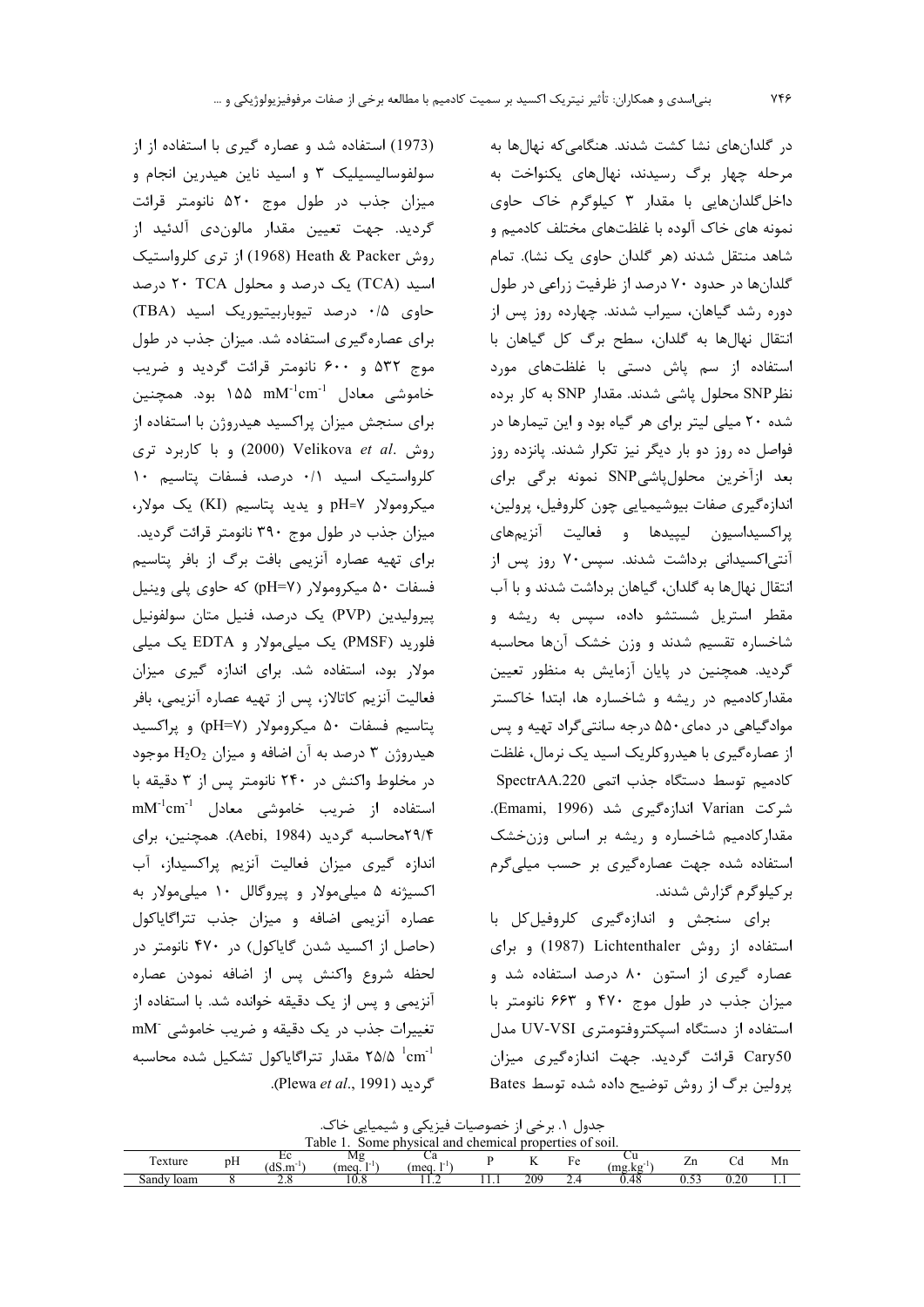در این پژوهش از آزمایش فاکتوریل در قالب طرح آماری کاملاً تصادفی برای تجزیه وتحلیل دادهها استفاده شد. تجزیه آماری دادهها با استفاده از JMP (13.0.1, SAS Institute Inc, Cary, نرمافزا, NC, USA) انجام گرفت و مقايسه ميانگينها به وسیله آزمون توکی در سطح ۵٪ انجام شد.

### نتايج و بحث

وزن خشک ریشه و شاخساره نتايج مقايسه ميانگين اين تحقيق بيانگر اين مطلب بود كه با افزايش مقدار كادميم در محيط كشت، وزن خشک پشه و شاخساره کاهش یافت (شکل (a-۱) و جدول ۲). همچنین اثر متقابلSNP و کادمیم تأثیری بر وزن خشک شاخساره گیاه تاج خروس نداشت، ولی به تنهایی موجب افزایش وزنخشک شاخساره گردید، به طوری که تیمار ۱۰۰ میکرومولار SNP موجب افزایش ۲۱ درصدی وزنخشک شاخساره نسبت به عدم کاربرد آن گردید (جدول ۲). این در حالی بود که کاربرد SNP موجب كاهش اثر نامطلوب كادميم بر وزنخشك ريشه گردید به طوری که تیمار ۱۰۰ میکرومولار SNP در خاک های آلوده به کادمیم ۳۰ و ۶۰ میلیگرم به ترتیب موجب افزایش ۸۵ درصد و ۲/۴ برابری این صفت نسب به عدم مصرف SNP گردید (شکل a-۱). در شرایط عدم وجود كادميم، تيمار ٢٠٠ ميكرو مولار SNP نسبت به عدم مصرف آن، موجب افزايش ٣٣ درصد وزن خشک ریشه گردید (شکل a-۱). کاهش رشد گیاه تحت شرایط كادميم ممكن است ناشى از تغيير جذب مواد مغذى، تولید ROS و تغییر در سوختوساز انرژی و غیره باشد (Wang et al., 2013). بهطوری که در برخی مطالعات غلظتهای یکسان یا بالاتر کادمیم برای مشاهده پاسخ فيزيولوژي گياهان مختلفي چون جعفري، گل حنا، بابونه گاوی، بادام زمینی و کاهو استفاده شد و رشد این گیاهان Wei et al., ) لحاهش يافت ( Wei et al., ) 2012; Hojati et al., 2017; Dong et al., 2019; Valizadeh Ghale Beig et al., 2021). در حالی که گیاه *Amaranthus caudatus* هیچگونهکاهش رشدی در خاکهای آلوده به کادمیم نشان نداد (Cay, 2016). همچنین در این پژوهش کاربرد SNP (بهعنوان آزادکننده

NO) در تعدیل کاهش وزن خشک ریشه گیاه تاج خروس تحت شرایط کادمیم موثر واقع گردید که بیانگر نقش محافظتی NO در پاسخ به تنش كادميم است. قبلا نيز تأثير محرك آزادكننده NO بر رشد سايرگياهان Zhao et al, 2016; Wang et al., ) نيز گزارش شده است NO .(2013; Wei et al., 2020. به عنوان يک مولکول فعال زیستی و پیامرسان در بسیاری از فرایندهای فیزیولوژی در رشد و سوختوساز گیاه نقش مهمی را ایفا مي كند (Leterrier et al., 2012). با اين حال مطالعات نشان دادهاند که این ماده هم می تواند نقش حفاظتی و هم سمیت داشته باشد که بستگی به غلظت و محل فعاليت آن دارد (Chen et al., 2018). در اين تحقيق دیده شد تأثیر ۱۰۰ میکرو مولارSNP بر تعدیل اثر نامطلوب كادميم بر وزن خشك ريشه بارزتر از ٢٠٠ میکرمولا, SNP بود (شکل a-۱). گزارش شده است که غلظت بهينه NO ممكن است علاوه بر افزايش تشكيل ریشه های جانبی و انتهایی، بر دیواره سلولی نیز تأثیر گذاشته و نهایتا موجب رشد و توسعه دیواره سلولی گردد. اثرات حد واسطه این ماده بر ریشه میتواند تحت کنترل .(Lombardo et al., 2006) اکسین باشد. در این پژوهش به نظر می رسد SNP می تواند نقش مثبتی در افزایش زیستتوده ریشه گیاه تاج خروس رشد کرده در خاکهای آلوده به کادمیم داشته باشد.

### غلظت کادمیم در شاخساره و ریشه

نتايج نشان داد كه با افزايش غلظت كادميم در خاك، مقدار کادمیم ریشه به طوری معنیداری افزایش یافت و غلظت آن در ریشه چندین برابر بیشتر از شاخساره بود (شکل (b-۱) و جدول ۲). همچنین میزان جذب کادمیم ریشه با کاربرد غلظتهای مختلف SNP بیشتر شد، بهطوریکه بیشترین غلظت کادمیم در ریشه گیاهان رشد کرده درخاکهای آلوده با ۶۰ میلیگرم برکیلوگرم کادمیم که با ۱۰۰ میل<sub>ی</sub>مولا<sub>د</sub> SNP تیمار شده بودند دیده شد. به موجب کاربرد این غلظت از SNP تجمع كادميم در ريشه ۵۱ درصد نسبت به عدم مصرف آن در همان غلظت کادمیم افزایش یافت که حاکی از تأثیر بیشتر ۱۰۰ میکرومولار SNP در افزایش جذب کادمیم ریشه نسبت به تیمار ۲۰۰ میکرومولار SNP بود (شکل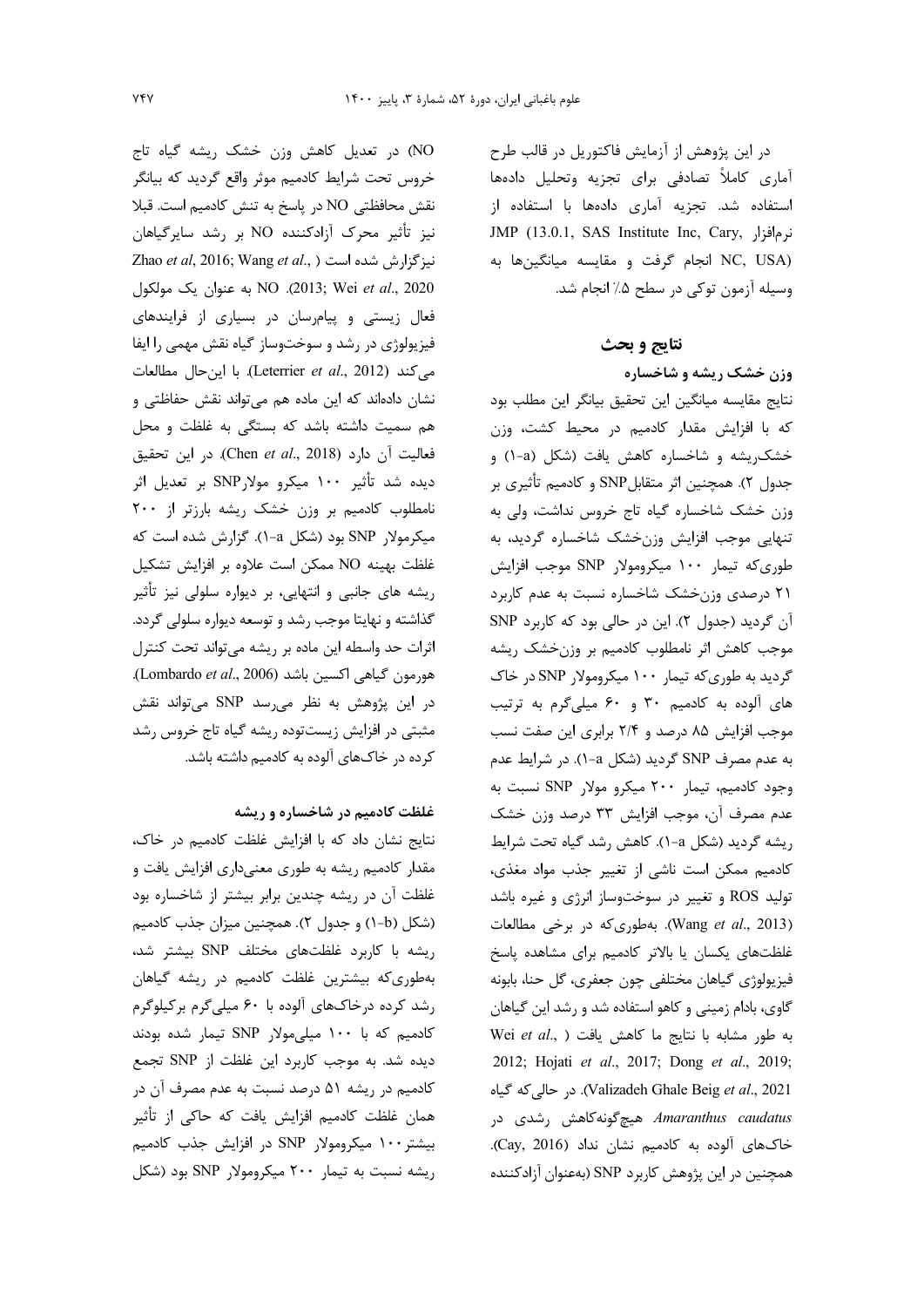خارج كند. از طرف ديگر در مطالعه حاضر كاربردSNP موجب افزایش تجمع کادمیم در ریشه گیاهان رشد کرده در غلظت های مختلف کادمیم شد. گزارشهای متعددی نشان دادهاند که کاربرد خارجی آزاد کننده NO می تواند محتوای یونهای کادمیم را تعدیل دهد و یا برعکس افزایش دهد. برای مثال کاربرد خارجی SNP موجب افزایش تجمع کادمیم در ریشه گیاهان برنج و لویی (Xiong et al., 2009; Zhao et al., 2016) وبوعكس موجب کاهش تجمع کادمیم در ریشه و برگ&ای گیاهان گوجه فرنگی، شبدر سفید و ماش گردید ( ,Nahar et al .(2016; Ahmad et al., 2017; Liu et al., 2015).



شکل ۱. مقایسه میانگین اثر متقابل کادمیم و سدیم نیتروپروساید (SNP) بر وزن خشک ریشه (a) و مقدار کادمیم ریشه (b) تاج خروس.

Figure 1. Mean comparison interaction effect of cadmium and sodium nitroprusside (SNP) on root dry weight (a), and Cd concentration in root (b) of cock's comb.

درحالی که در گزارش دیگر بیان شده این ماده تأثیری بر مقدار کادمیم اندام هواییگوجه فرنگی نداشت (Wang et al., 2016). همچنین گزارش شده است یکی از دلایل افزایش تجمع کادمیم در دیواره سلول ریشه و كاهش تجمع كادميم در محلول برگ برنج با كاربرد آزاد كننده NO مي تواند ناشي از افزايش يكتين و همي سلولز در ديواره سلول ريشه برنج باشد (Xiong et al., 2009). با این حال مطالعات دقیق تر برای تعیین اینکه آیا کاربرد

-(۱). این درحالی بود که کاربرد SNP در تیمارهای مختلف كادميم در جذب كادميم شاخساره تأثير گذار نبود (جدول ٢). از طرف ديگر با افزايش غلظت كادميم مقدار كادميم شاخساره نيز افزايش يافت آنچنانكه، بیشترین مقدار کادمیم شاخساره ۲۴/۰۴ میلی گرم بر کیلوگرم بود که در تیمار ۶۰ میلی گرم بر کیلوگرم کادمیم دیده شد (جدول ۲) که در مقایسه با ریشه این مقدار بسیار کم بود به طوری که مقدار کادمیم در ریشه گیاهان تیمار شده با غلظت مشابه ۱۷۰/۰۵ میلی گرم بر کیلوگرم بود که حدود ۷/۰۷ برابر بیشتر از شاخساره بود (جدول ۲ و شکل b-۱). اصولاً انتقال کادمیم از طریق غشای سلولی ریشه توسط ناقل های پروتئینی کلسیم، منيزيم، آهن، روي، منگنز، و مس صورت مي گيرد و ناقل اختصاصی ندارد. از کل یونهایی که در اطراف ریشه قرار می گیرند فقط قسمت اندکی جذب گیاه میشود و قسمت اعظم اين يونها به طور فيزيكي جذب ديواره سلولي مي شوند و نمي توانند وارد سلول شده و در نهايت نمی توانند به قسمتهای هوایی گیاه منتقل شوند. یکی دیگر از دلایل افزایش میزان کادمیم در ریشه گیاهان ممکن است تجمع آنها در واکوئل سلولهای ریشه باشد که منجر به کاهش انتقال آن به قسمتهای هوایی شده و به همین دلیل مقدار این عنصر در ریشه بیشتر از Beata et al., 2018; Ghosh & ) اندامهای هوایی باشد Roy, 2019). نتايج اين پژوهش نشان داد كه افزايش غلظت كادميوم در محيط الزاما منجر به انتقال بيشتر آن به بخش های هوایی تاج خروس نمیگردد و احتمالا این گیاه در مواجه با غلظتهای بالاتر کادمیوم در محیط از مکانیسمهای ذکر شده برای ممانعت از انتقال بیشتر آن به بخشهای هوایی استفاده می کند که برای درک این مطلب مطالعه دقیق ناقلهای درگیر در جذب و انتقال كادميم ضروري مىباشد. همچنين با توجه به نتايج به دست آمده به نظر میرسدکه گیاه تاج خروس استاندارهای یک گیاه بیش انباشتگر ,ا نشان نمی دهد، چرا که این گیاهان معمولا بیش از ۱۰۰ میلیگرم برکیلوگرم وزن خشک خود کادمیم را در اندام هوایی Shanying et al., ) بدون كاهش رشد تجمع مى دهند 2017). به نظر می رسد گیاه مورد مطالعه با تجمع كادميم در ريشه مي تواند به طور موثر كادميم را از خاك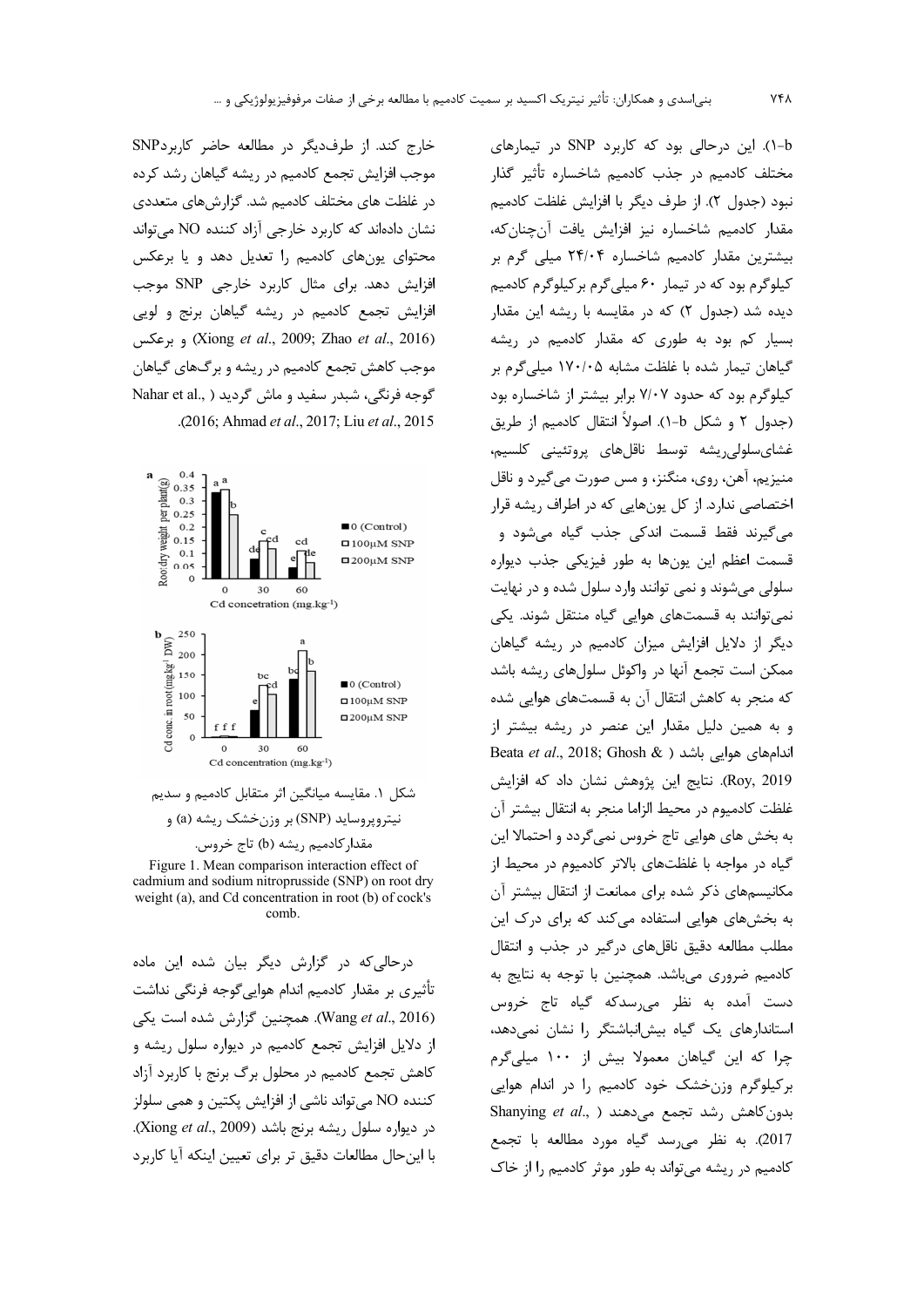## مقدار كلروفيل كل

همانطور که در شکل (X-a) دیده میشود، مقدار كلروفيل عموماً با افزايش غلظت كادميم كاهش يافت و کاربرد ۱۰۰ میکرومولار SNP تأثیری بسزایی در افزایش مقدار کلروفیل کل نسبت به ۲۰۰ میکرومولا, SNP د, شرایط تیمار با غلظتهای ۳۰ و۶۰ میلیگرم برکیلوگرم کادمیم داشت بهطوریکه بالاترین مقدار کلروفیل در گیاهان تیمارشده با ۱۰۰ میکرومولار SNP هم در خاکهای آلوده به کادمیم و هم در خاکهای بدون کادمیم دیده شد (شکل a-۲). به موجب این غلظت کاربردی، افزایش ٢٠ و ۵٠ درصد به ترتیب در گیاهان تیمار شده در غلظت های ۳۰ و ۶۰ میلی گرم بر کیلوگرم كادميم نسبت به عدم مصرف آن ديده شد. همچنين كمترين مقدار كلروفيل در گياهان تيمار شده با بالاترين غلظت کادمیم به کار رفته و بدون کاربرد SNP دیده شد (شكل a-٢). كاهش كلروفيل در غلظت بالاي كادميم ممکن است به دلیل اکسیداسیون کلروفیل و آسیب به ساختار كلرويلاست باشد. همچنين تجمع فلزات سنگين باعث تغيير سنتز رنگدانه هاى كلروفيل با تغيير واسطه های بیوسنتتیک کلروفیل و در نتیجه عملکرد مجموعه رنگدانه های پروتئین می شود (Chen et al., 2018). قبلا نیز کاهش کلروفیل در سایر گیاهان تیمار شده با کادمیم Liu et al., 2015; Ahmad et al., ) نيز گزارش شدهاست 2018). با اين وجود در مطالعه حاضر كاربرد SNP موجب كاهش اثرات نامطلوب كادميم بر کلروفیل کل شد که با مطالعات انجام شده بر سايرگياهان همسو است (Dong *et al*., 2019). تأثير مثبت NO بر افزایش مقدار کلروفیل ممکن است به دلیل سنتز مجدد کلروفیلها، محافظت از غشای فتوسنتزی، پروتئين Rubisco، سيتوكروم b6 / f و پروتئين D1 و D2 که از تخریب رنگدانه های فتوسنتزی جلوگیری می کنند و یا ناشی کاهش تولید گونههای فعال اکسیژن باشد Ahmad et al., 2017; Dong et al., 2019; Nahar et ) al., 2016). بنابراین کاربرد این ماده ممکن است موجب

کاهش تأثیر منفی گونه های فعال اکسیژن بر رشد و مقدار کلروفیل شده و نهایتا مقاومت گیاه را به کادمیم افزايش دهد.



شکل ۲. مقایسه میانگین اثر متقابل کادمیم و سدیم نیترویروساید (SNP) بر مقدار کلروفیل کل (a)، میزان پراکسیدهیدروژن (b)، اندازه مالوندیآلدئید (c)، و مقدار پرولين (d) تاج خروس.

Figure 2: Mean comparison interaction effect of cadmium and sodium nitroprusside (SNP) on total chlorophyll (a), hydrogen peroxide (b), malondialdehyde (c), and proline (d) of cock's comb.

مقدار مالون دیآلدئید و پراکسید هیدروژن

مقدار مالون دیآلدئید و پراکسیدهیدروژن به طور معنیداری با افزایش مقدار کادمیم افزایش یافت، این درحالی بودکه محلول پاشی SNP درکاهش مقدار مالون دیآلدئید و پراکسیدهیدروژن درگیاهان رشدکرده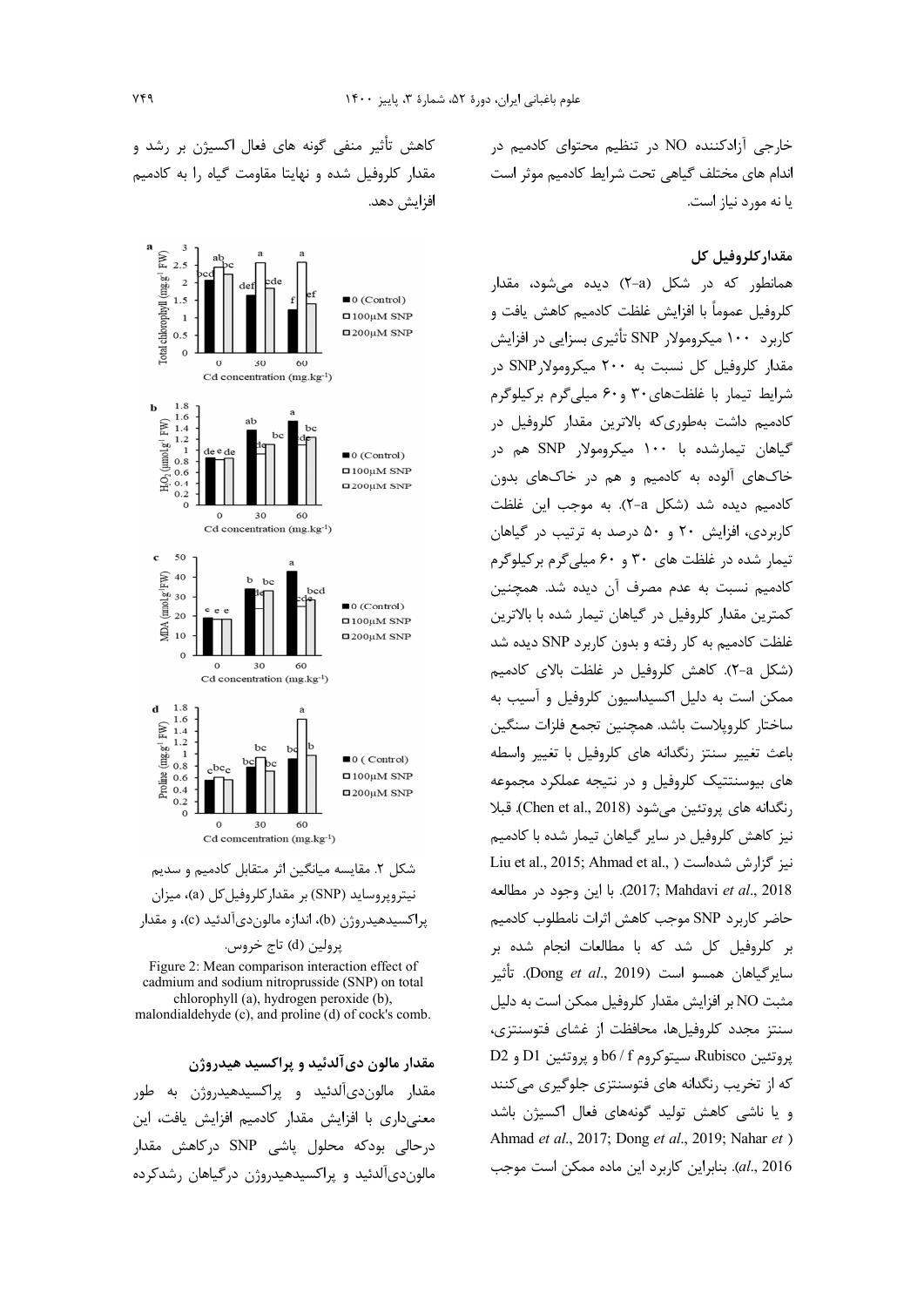یکپارچگی غشا جلوگیری کرد که این نتایج با مطالعات انجام شده برگیاهان گوجه فرنگی و شبدر سفید مطابقت دارد (Ahmad et al., 2017; Liu et al., 2015). در این مطالعه كاهش پراكسيداسيون ليپيدها در گياهان تیمارشده با SNP ممکن است ناشی از تنظیم سیستم آنتی|کسیدانی است که به سرعت گونههای فعال اکسیژن از جمله پراکسیدهیدروژن را از بین میبرند.

## مقدار پرولین

نتايج نشان داد كه با افزايش غلظت كادميم مقدار پرولين عموماً افزایش یافت و کاربرد SNP درغلظت ۱۰۰ میکرو مولار نقش مثبتی در روند افزایش این صفت در بالاترین غلظت كادميم مصرفي داشت، بهطوريكه بيشترين مقدار پرولین (۱٫۶ میلیگرم برگرم وزن تر) را به خود اختصاص داد و به موجب آن، مقدار پرولین ۷۴ درصد افزایش یافت (شكل X-d). اين درحالي بود كه از نظر آماري تفاوت معنیداری بین کاربرد غلظتهای مختلف SNP در غلظت های ۰ و ۳۰ میلیگرم برکیلوگرم کادمیم دیده نشد و کمترین مقدار پرولین در گیاهان رشد کرده در خاکهای آلوده نشده به کادمیم دیده شد (شکل4-۲). تجمع پرولین در شرایط تنش میتواند ناشی از فعالیت آنزیم های سنتز کننده پرولین به همراه کاهش سوختوساز پرولین باشد و یا نقش آن در کلیت کردن فلزات در سيتويلاسم باشد (Schat et al., 1997). از طرف دیگر پرولین یک تنظیم کننده اسمزی است و عامل حفاظت كننده ساختمان غشا و در جاروب كننده گونه های فعال اکسیژن نقش دارد (Khan et al, 2015). تجمع پرولین در شرایط تنش کادمیم توسط سایر Ahmad et al., 2017; ) محققین نیز گزارش شده است SNP افزایش تجمع پرولین با کاربرد SNP). افزایش تجمع پرولین با کاربرد در تحقیق حاضر میتواند بیانگر نقش محافظتی NO در برابر كادميم باشد. هر چند كه نتايج مربوط به تأثير NO بر تجمع اسمولیت ها در شرایط تنش کادمیم کافی نیست، اما یافتههای مشابهای را در گیاهان شبدر سفید و Liu et al., 2015; Zhao et al., ) لویی گزارش کرده اند 2016). تجمع يرولين وابسته به فعاليت آنزيم Δ1− پیرولین−۵–کربوکسیلات سنتتاز (P5CS) است و افزایش تجمع این ماده با کاربرد آزاد کننده NO ممکن است

درخاکهای آلوده به کادمیم موثر بود. همانطور در شکل های (b,c) دیده میشود، بیشترین مقدار مالون دي آلدئيد در تيمار ۶۰ ميلي گرم بر كيلوگرم كادميم ديده می شود که به طور مشابه بیشترین مقدار پراکسید هیدروژن را نیز به خود اختصاص داد. هر چند که از نظر آماری تفاوت معنیداری بین تیمار ۳۰ میلی گرم بر کیلوگرم و ۶۰ میلیگرم برکیلوگرم کادمیم بر میزان پراکسیدهیدروژن دیده نشد. همچنین کاربرد ۱۰۰ میکرومولار SNP به ترتیب موجب کاهش ٢٩ و ۴۱ درصد مالون دیآلدئید به ترتیب در گیاهان تیمار شده با ۳۰ و ۶۰ میلیگرم برکیلوگرم کادمیم نسبت به عدم كاربرد آن گرديد. علاوه بر اين تيمار مذكور موجب کاهش ۳۱ و ۲۸ درصد پراکسید هیدروژن به ترتیب در گیاهان رشد کرده در ۳۰ و ۶۰ میلی گرم بر کیلوگرم كادميم نسبت به عدم مصرف آن شد (شكلهاى ٢-b,c). کمترین مقدار مالون دیآلدئید و پراکسیدهیدروژن در گیاهان رشد کرده در خاک های بدون آلودگی چه با کاربرد SNP و چه بدون کاربرد این ماده دیده شد، که نشان میدهد در شرایط عدم آلودگی کاربرد غلظت های مختلف SNP تأثيري بر مقدار مالونديآلدئيد و پراکسیدهیدروژن نداشت (شکل هایc-b, c). افزایش تجمع گونههای فعال اکسیژن در اثر تنش فلزات سنگین تعادل طبیعی سلول را برهم زده و موجب تنش اکسیداتیو شده که با تأثیرگذاری بر تمام مولکولهای زيستي، موجب اختلال هاي متعددي مانند اكسيداسيون لیپیدها و پروتئینها، نشت یونی، آسیب به غشا، جهش Sharma  $et$  ) و مرگ سلول در گیاهان میگردد ( Sharma  $et$ *(al.*, 2020). نتايج ما نشان داد افزايش توليد

پراکسیدهیدروژن همزمان با افزایش غلظت مالون دآلدئید در گیاهان تحت تنش کادمیم مطابق با سایر Ahmad et al., 2017; Nahar et al., ) يافتههاست 2016). همچنین پراکسیداسیون لیپیدها یک ویژگی مهم است که به طورگسترده برای اندازهگیری میزان تنش اکسیداتیو به کار گرفته میشود و عمدتا به دلیل افزایش فعاليت ليپوکسيژناز است که به موجب آن، پراکسیداسیون لیپیدها بیشتر صورت می گیرد ( Ghosh 8 (2019 & Roy, 2019). كاربرد SNP در اين مطالعه در كاهش تأثیر منفی کادمیم قابل توجه بود و از آسیب به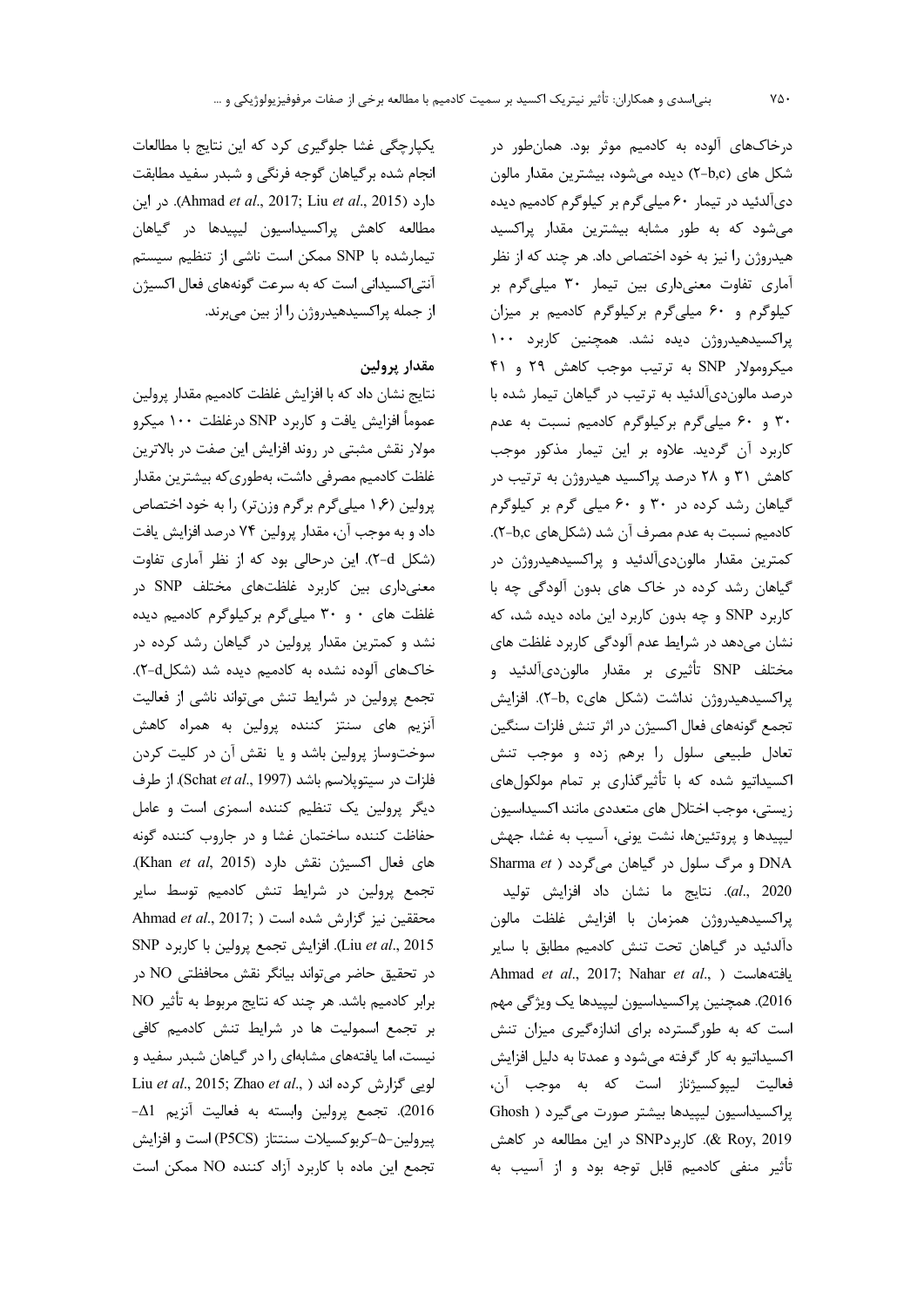ناشي از افزايش بيان ژن P5CS باشد كه مي تواند بيانگر نقش واسطه ای NO در تنظیم سیستم آنتیاکسیدانی Verslues & Sharma, ) داخل سلول گیاهان باشد 2010). رابطه دقیق کاربرد خارجی NO و تجمع پرولین در این تحقیق هنوز ناشناخته است و نیاز به بررسی دقيق مسير بيوسنتز پرولين دارد.

# فعالیت آنزیمهای کاتالاز و پراکسیداز

ارزیابی فعالیت آنزیمهای کاتالاز و پراکسیداز نشان داد که مقدار فعالیت این دو آنزیم به طور چشمگیری با افزايش غلظت كادميم افزايش يافت (جدول ٢). اين درحالی بود که کاربرد غلظت های مختلف SNP به همراه سطوح مختلف كادميم تأثير معنى دارى بر فعالیت این آنزیمها نداشت، اما کاربردSNP به تنهایی موجب افزایش فعالیت کاتالاز و پراکسیداز گردید. با توجه به جدول٢ بيشترين مقدار فعاليت آنزيم كاتالاز و پراکسیداز در تیمار ۶۰ میلی گرم بر کیلوگرم کادمیم دیده شد، که به ترتیب موجب افزایش ۲/۷ و ۴/۸ برابری فعالیت این آنزیمها نسبت به شاهد گردید. همچنین تأثیر ۱۰۰ و ۲۰۰ میکرومولار SNP بر فعالیت آنزیم کاتالاز یکسان بود و به موجب آن، این صفت ١٨ درصد نسبت به عدم كاربرد SNP افزايش يافت. اين درحالي بود كه تأثير ١٠٠ ميكرومولار SNP بر فعالیت آنزیم پراکسیداز بیشتر از ۲۰۰ میکرومولار بود و موجب افزایش ۲۶ درصدی این صفت نسبت به عدم مصرف أن شد (جدول ٢). افزايش فعاليت آنزیمهای آنتی|کسیدانی تحت تنش کادمیم ممکن است برای جلوگیری از تنش اکسیداتیو به عنوان یک راهكار دفاعي خود به خودي در گياهان باشد ( Sytar et al., 2013). آنزیمهای کاتالاز و پراکسیداز از تشکیل رادیکال فعال اکسیژن جلوگیری میکنند و از  $O_2$  مسیرهای مشخصی  $H_2O_2$  را به  $H_2O_2$  و  $O_2$  تبدیل می کنند. افزایش فعالیت آنزیم های آنتی|کسیدانی كاتالاز و پراكسيداز با افزايش غلظت كادميم در اين پژوهش با مطالعات انجام شده درگیاهان پروانش و Ahmad et al., ) المسو است (Ahmad et al., ) Abnosi et al., 2015; 2017). در حالی که درگیاه كندمى فعاليت اين آنزيمها ابتدا با افزايش غلظت كادميم

افزايش و سيس كاهش يافت (Wang et al., 2012). هر چند که کاربرد سطوح مختلف SNP به همراه غلظتهای مختلف کادمیم بر فعالیت آنزیم های آنتی|کسیدانی گیاهان تاج خروس بی تأثیر بود، ولی کاربرد این ماده به تنهایی فعالیت آنزیم های کاتالاز و پراکسیداز را افزایش داد این درحالی است که مشارکت NO در تنظیم سیستم آنتیاکسیدانی آنزیمی برای مقابله با تنش اکسیداتیو ناشی از تنش کادمیم به طور گسترده توسط بسیاری از مطالعات بیان شده است (Wei et al., 2020). برای مثال کاربرد آزاد کننده NO در شرایط کادمیم موجب افزایش فعالیت آنزیمهای آنتی|کسیدانی در گوجه فرنگی، شبدرسفید و به طور معکوس موجب کاهش آنها در گیاه لویی شده است و همچنین تأثیر بر فعالیت Ahmad et al., ) أنتي اكسيداني جو نداشت ( .Ahmad et al 2017; Liu et al., 2015; Zhao et al., 2016; Wei et al., 2020). این یافته ها نشان می دهد که SNP به عنوان آزادکننده NO تا حدودی در مقابله با اثر سمی کادمیم درگیاه تاج خروس نقش داشت زیرا با وجود اینکه در تنظيم سيستمآنتي اكسيداني غير آنزيمي تحت تنش كادميم موثر بوده است، اما تأثير بر سيستم آنزيم آنتی|کسیدانی در بهبود تنش کادمیم نداشت.

جدول ٢. مقايسه ميانگين اثر متقابل كادميم و سديم نیتروپروساید (SNP) بر وزن خشک شاخساره، مقدار کادمیم

شاخساره، فعالیت آنزیم کاتالاز و پراکسیداز تاج خروس. Table 2. Mean comparison interaction effect of cadmium and sodium nitroprusside (SNP) on shoot dry weight, Cd concentration in shoot, catalase and peroxidase activity of cock's comb.

| $Cd$ (mg.kg <sup>-1</sup> ) | ම<br>weight<br>ਰਿਨ<br>Shoot | Cd concentration in<br>shoot (mg.kg <sup>-1</sup> | protein)<br>Catalase<br>$mg^{-1}$ | protein)<br>Peroxidase<br>$(U.mg^{-1})$ |
|-----------------------------|-----------------------------|---------------------------------------------------|-----------------------------------|-----------------------------------------|
| $\theta$                    | 1.85a                       | 0.33c                                             | 20.17c                            | 11.07c                                  |
| 30                          | 0.37 <sub>b</sub>           | 10.84b                                            | 35.86b                            | 38.45b                                  |
| 60                          | 0.15c                       | 24.04a                                            | 55.90a                            | 53.50a                                  |
| $SNP(\mu M)$                |                             |                                                   |                                   |                                         |
| 0                           | 0.73 <sub>b</sub>           | 12.49a                                            | 34.4b                             | 30.49b                                  |
| 100                         | 0.89a                       | 11.20a                                            | 40.4a                             | 38.45a                                  |
| 200                         | 0.75 <sub>b</sub>           | 11.51a                                            | 40.39a                            | 34.59ab                                 |
|                             | مشتر ک،<br>حرف              | با حداقل یک                                       | يانگين<br>هایی                    | در<br>هر                                |

احتمال ۵ درصد تفاوت معنی داری ندارند.

In each column means within a same letter, are not significantly different at probability 5% level.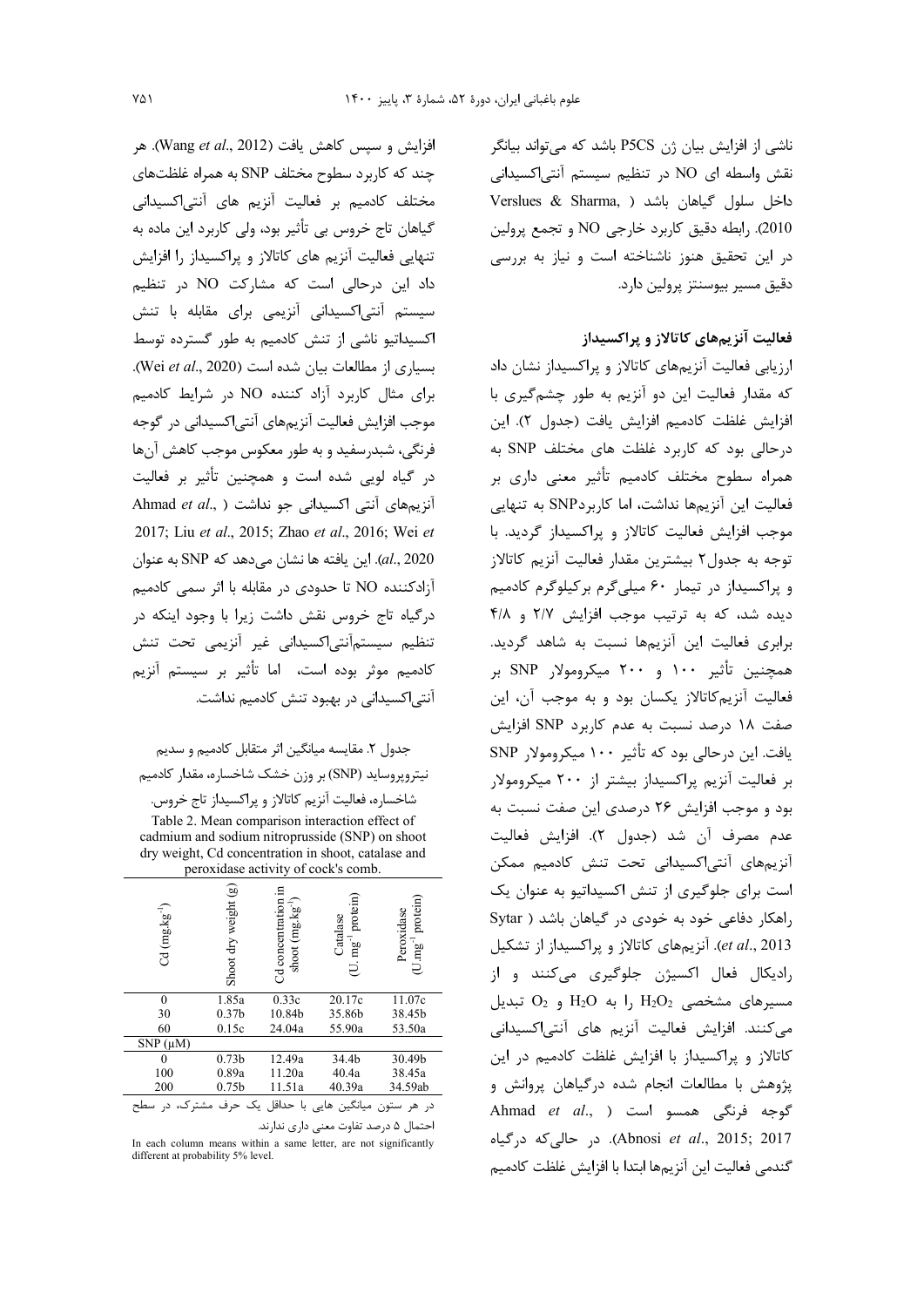کجا و چه زمانی کادمیم در گیاه تاج خروس تجمع پیدا می کند ممکن است برای تحقیقات بعدی مهم و خاص باشد. علاوه بر این، SNP در تنظیم سیستم آنتی|کسیدانی غیرآنزیمی گیاه تاج خروس مانند یرولین با کاهش گونه های فعال اکسیژن در شرایط تنش کادمیم نقش دارد. این دیدگاه ممکن است برای پرورش سایر محصولاتی که در شرایط مشابهای از نظر حضور کادمیم در خاک کشت می گردند، مورد توجه باشد. به طور کلی، تأثیر ۱۰۰ میلی مولار SNP نسبت به ۲۰۰ میلی مولار SNP بر گیاهان رشدکرده در خاکهای آلوده به کادمیم بارزتر بود. تاکنون مطالعات اندکی در مورد تأثیر این ماده در انباشت کادمیم انجام شده است، اما اینکه چطور این ماده در این شرایط موثر است هنوز در ابتدای کار است و نیاز به مطالعات بیشتری دارد.

براساس نتایج به دست آمده در این مطالعه در ارتباط با تجمع کادمیم در ریشه، به نظر می سد گیاه تاج خروس می تواند پتانسیل لازم را در استخراج زیستی کادمیم از خاک های آلوده داشته باشد، چرا که مقدار کادمیم ریشه بیش از شاخساره بود و از طرفی این گياه يا افزايش پرولين و آنزيچهاي آنتے اکسيدان می تواند اثرات سمی کادمیم را نیز کاهش دهد. همچنین کاربرد SNP به عنوان آزاد کننده No هر چندکه نقش موثری د<sub>ر</sub> پالایش کادمیم شاخساره نداشت، ولي مي تواند با افزايش زيست توده، جذب و تجمع عنصر کادمیم را در ریشه گیاه تاج خروس افزایش داده و در بهبود استخراج کادمیم در خاک های آلوده به کادمیم تا حدودی موثر باشد. همچنین دانستن راه کارهای مولکولی خاص از اینکه چه مقدار،

#### **REFERENCES**

- 1. Abnosi, M., Amirjani, M., Mahdiyeh, M. & Moradipoor, H. (2015). Biochemical and cellular response of Catharanthus roseus callus cells to cadmium toxicity. Journal of Genetic Resources,  $1(2)$ ,  $101-114$ .
- Aebi, H. (1984). Catalase in vitro. Methods in Enzymology, 105, 121-126. 2.
- 3. Ahmad, P., Ahanger, M. A., Alyemeni, M. N., Wijaya, L. & Alam, P. (2017). Exogenous application of nitric oxide modulates osmolyte metabolism, antioxidants, enzymes of ascorbate-glutathione cycle and promotes growth under cadmium stress in tomato. Environmental Science and Pollution Research, 255(1), 79-93.
- 4. Bates, L. S., Waldern, R. P. & Tears, I. D. (1973). Rapid determination of free proline for waterstress studies. Plant and Soil, 39(1), 205-207.
- 5. Beata, J., Ryszard, K. & Michał, M. (2018). Pollution indices as useful tools for the comprehensive evaluation of the degree of soil contamination-A review. Environmental Geochemistry and Health, 40 (6), 2395-2420.
- 6. Bi, D., Yuan, G., Wei. J., Xiao, L., Feng, L. Meng F. & Wang, J. (2019). A soluble humic substance for the simultaneous removal of cadmium and arsenic from contaminated soils. International Journal of Environmental Research and Public Health, 16(24), p.4999.
- 7. Cay, S. (2016). Enhancement of cadmium uptake by Amaranthus caudatus, an ornamental plant, using tea saponin. Environmental Monitoring and Assessment, 188(6), p.320.
- 8. Chen, W., Dong, Y., Hu, G. & Bai, X. (2018). Effects of exogenous nitric oxide on cadmium toxicity and antioxidative system in perennial ryegrass. Journal of Soil Science and Plant Nutrition, 18(1), 129-143.
- 9. Cunningham, S. D. & David, W. O. (1996). Promises and prospects of phytoremediation. Plant Physiology, 110(3), 715-719.
- 10. Dong, Y., Chen, W., Bai, X., Liu, F. & Wan, Y. (2019). Effects of exogenous nitric oxide and 24epibrassinolide on the physiological characteristics of peanut seedlings under cadmium stress. Pedosphere, 29(1), 45-59.
- 11. Emami, A. (1996). Methods of plant analysis. Agricultural Research and Education Organization. Soil & Water Research Institute, Agricultural Research and Education Organization, Ministry of Agriculture, Tehran, Iran. Publication No. 982. (In Farsi).
- 12. Ghosh, R. & Roy, S. (2019). Cadmium toxicity in plants unveiling the physicochemical and molecular aspects. In: Hasanuzzaman et al (Ed.), Cadmium Toxicity and Tolerance in Plants. (pp. 223-246.) Academic Press.
- 13. Golchin, A., Mosalla, L. & Khadem Moghdam Igdelou, N. (2019). Investigation of cadmium uptake and transfer ability of three ornamental plants for remediation of cadmium contaminated soils. Iranian Journal of Soil and Water Research, 50, 2401-2659. (In Farsi).

نتیجەگیری کلی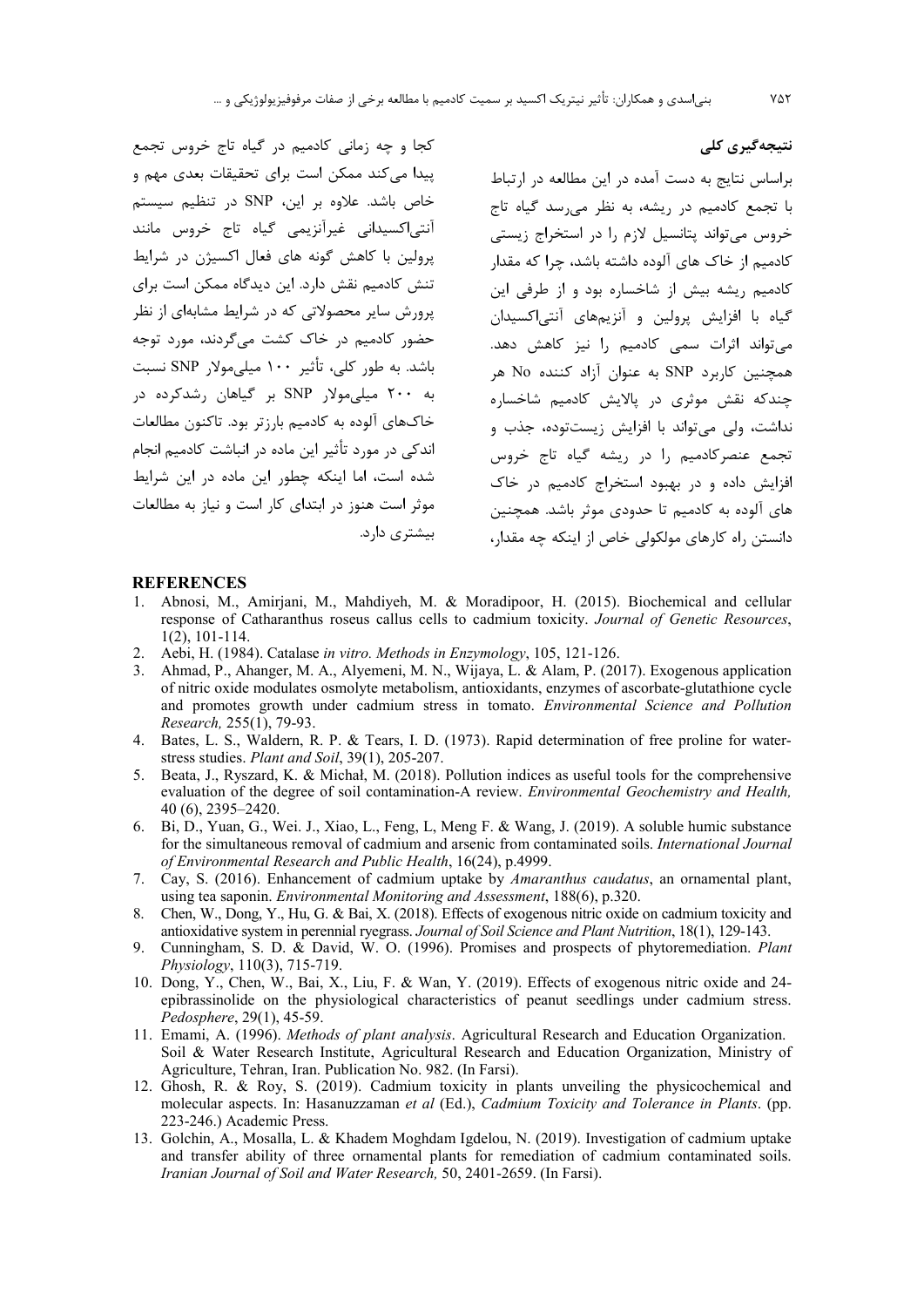- 14. Heath, R. L. & Packer, L. (1968). Photoperoxidation in isolated chloroplast: I. Kinetics and stoichiometry of fatty acid peroxidation. *Archives of Biochemistry and Biophysics,* 125(1), 189-198.
- 15. Hojati, M. & Modarres-sanavy, S. A. M. (2017). Cadmium and copper induced changes in growth, oxidative metabolism and terpenoids of *Tanacetum parthenium*. *Environmental Science and Pollution Research*, 24(13), 12261-12272.
- 16. Huang, X., Duan, S., Wu, Q., Yu, M. & Shabala, S. (2020). Reducing cadmium accumulation in plants: structure-function relations and tissue-specific. *Planta*, 9 (2), 223.
- 17. Khan, M. I. R., Nazir, F., Asgher, M., Per, T. S. & Khan, N. A. (2015). Selenium and sulfur influence ethylene formation and alleviate cadmium-induced oxidative stress by improving proline and glutathione production in wheat. *Journal of Plant Physiology*, 173, 9-18.
- 18. Leterrier, M., Valderrama, R., Chaki, M. & Airaki, M. (2012). Function of nitric oxide under environmental stress conditions. In: Khan *et al* (Ed), *Phytohormones and Abiotic Stress Tolerance in Plants*. (pp. 99-113.) Springer.
- 19. Lichtenthaler, H. (1987). Chlorophylls and carotenoids: pigments of photosynthetic biomembranes. *Methods Enzymol*, 148, 350-382.
- 20. Lin, Ya-Fen. & Aarts, M. G. M. (2012). The molecular mechanism of zinc and cadmium stress response in plants. *Cellular and Molecular Life Sciences,* 69(19), 3187-3206.
- 21. Lindsay, W. L. & Norvell, W. A.(1978). Development of DTPA soil test for zinc, iron, manganese and copper. *Soil Science Society of America Journal*. 42(3), 421-428.
- 22. Liu, J., Mo, L., Zhang, X., Yao, S. & Wang, Y. (2018). Simultaneous hyperaccumulation of cadmium and manganese in *Celosia argentea* Linn. *International Journal of Phytoremediation*, 20(11), 1106-1112.
- 23. Liu, S., Yang, R., Pan, Y., Ma, M., Pan, J., Zhao, Y. & Zhang, L. (2015). Nitric oxide contributes to minerals absorption, proton pumps and hormone equilibrium under cadmium excess in *Trifolium repens* L. plants. *Ecotoxicology and Environmental Safety*, 119, 35-46.
- 24. Lombardo, M. C., Graziano, M., Polacco, J. C. & Lamattina, L. (2006). Nitric oxide functions as a positive regulator of root hair development. *Plant Signaling and Behavior,* 1(1), 28-33.
- 25. Mahdavi, M., Esmaielpour, B. & Fatemi, H. (2018). Effect of Silicon nutrition on growth and physiology of spearmint (*Mentha spicata* L.) under cadmium stress condition. *Iranian Journal of Horticultural Science*, 49, 183-196. (In Farsi).
- 26. Abnosi, M., Amirjani, M., Mahdiyeh, M. & Moradipoor, H. (2015). Biochemical and cellular response of *Catharanthus roseus* callus cells to cadmium toxicity. *Journal of Genetic Resources*, 1(2), 101-114.
- 27. Nakbanpote, W., Meesungnoen, O. & Prasad, M. N. (2016). Potential of ornamental plants for phytoremediation of heavy metals and income generation. In: M. N.V. Prasad (Ed), *Bioremediation and Bioeconomy*. (pp. 179-217.) Elsevier.
- 28. Nahar, K., Hasanuzzaman, M., Alam, M. M., Rahman, A., Suzuki, T. & Fujita, M. (2016). Polyamine and nitric oxide crosstalk: Antagonistic effects on cadmium toxicity in mung bean plants through upregulating the metal detoxification, antioxidant defense and methylglyoxal detoxification systems. *Ecotoxicology and Environmental Safety*, 126, 245-255.
- 29. Plewa, M. J., Smith, S. R. & Wagner, E. D. (1991). Diethyldithiocarbamate suppresses the plant activation of aromatic amines into mutagens by inhibiting tobacco cell peroxidase. *Mutation Research*, 247(1), 57-64.
- 30. Schat, H., Sharma, S. S., & Vooijs, R. (1997). Heavy metal-induced accumulation of free proline in a metal-tolerant and a nontolerant ecotype of *Silene vulgaris*. *Physiologia Plantarum*, 101(3), 477-482.
- 31. Shanying, H. E., Xiaoe, Y., He, Z. & Baligar, V. C. (2017). Morphological and physiological responses of plants to cadmium toxicity: a review. *Pedosphere: An International Journal*, 27(3), 421-438.
- 32. Sharma, A., Soares, C., Sousa, B., Martins, M. & Kumar, V. (2020). Nitric oxide-mediated regulation of oxidative stress in plants under metal stress : a review on molecular and biochemical aspect. *Physiologia Plantarum,* 168, 318-344.
- 33. Sytar, O., Kumar, A., Latowski, D., Kuczynska, P., Strzałka, K. & Prasad, M. N. V. (2013). Heavy metal-induced oxidative damage, defense reactions, and detoxification mechanisms in plants. *Acta Physiologiae Plantarum*, 35(4), 985-999.
- 34. Valizadeh ghale beig, A., Nemati, S. H., Emami, H. & Aroie, H. (2021). The effect of glayol biochar on some of morphological traits and heavy metals uptake in lettuce (*Lactuca sativa* L. cv Syaho) . *Iranian Journal of Horticultural Science,* 51, 773-784. (In Farsi).
- 35. Velikova, V., Yordanov, I. & Edreva, A. (2000). Oxidative stress and some antioxidant systems in acid rain-treated bean plants protective role of endogenous polyamines. *Plant Science*, 151(1), 59-66.
- 36. Verbruggen, N., Juraniec, M., Baliardini, C. & Meyer, C. L. (2013). Tolerance to cadmium in plants: The special case of hyperaccumulators. *BioMetals*, 26(4), 633-638.